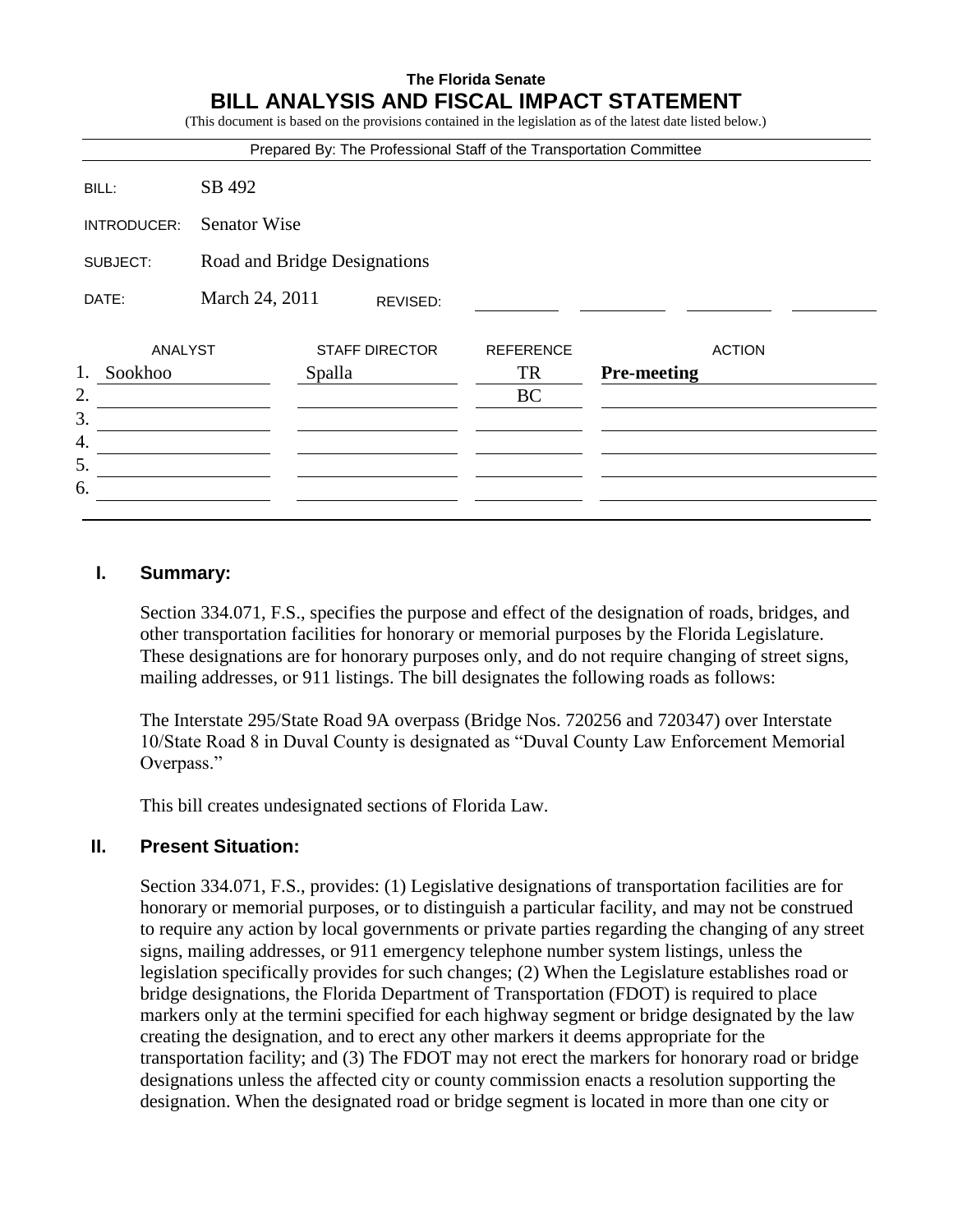county, resolutions supporting the designations must be passed by each affected local government prior to the erection of the markers.

## **III. Effect of Proposed Changes:**

The effects of the bill are as follows:

Section 1: The bill designates the portion of Interstate 295/State Road 9A overpass (Bridge Nos. 720256 and 720347) over Interstate 10/State Road 8 in Duval County is designated as "Duval County Law Enforcement Memorial Overpass." This memorial is dedicated to the men and women in all law enforcement agencies located within Duval County who have died in the line of duty.

**Section 2:** The bill will take effect on July 1, 2011, if passed by the Legislature.

#### **IV. Constitutional Issues:**

A. Municipality/County Mandates Restrictions:

None.

B. Public Records/Open Meetings Issues:

None.

C. Trust Funds Restrictions:

None.

## **V. Fiscal Impact Statement:**

A. Tax/Fee Issues:

None.

B. Private Sector Impact:

None.

C. Government Sector Impact:

The FDOT will incur costs of approximately \$800 (from the State Transportation Trust Fund) for erecting markers for the designation. This is based on the assumption that two markers will be erected at a cost of maintaining these signs over time, and for future replacement of sign as necessary.